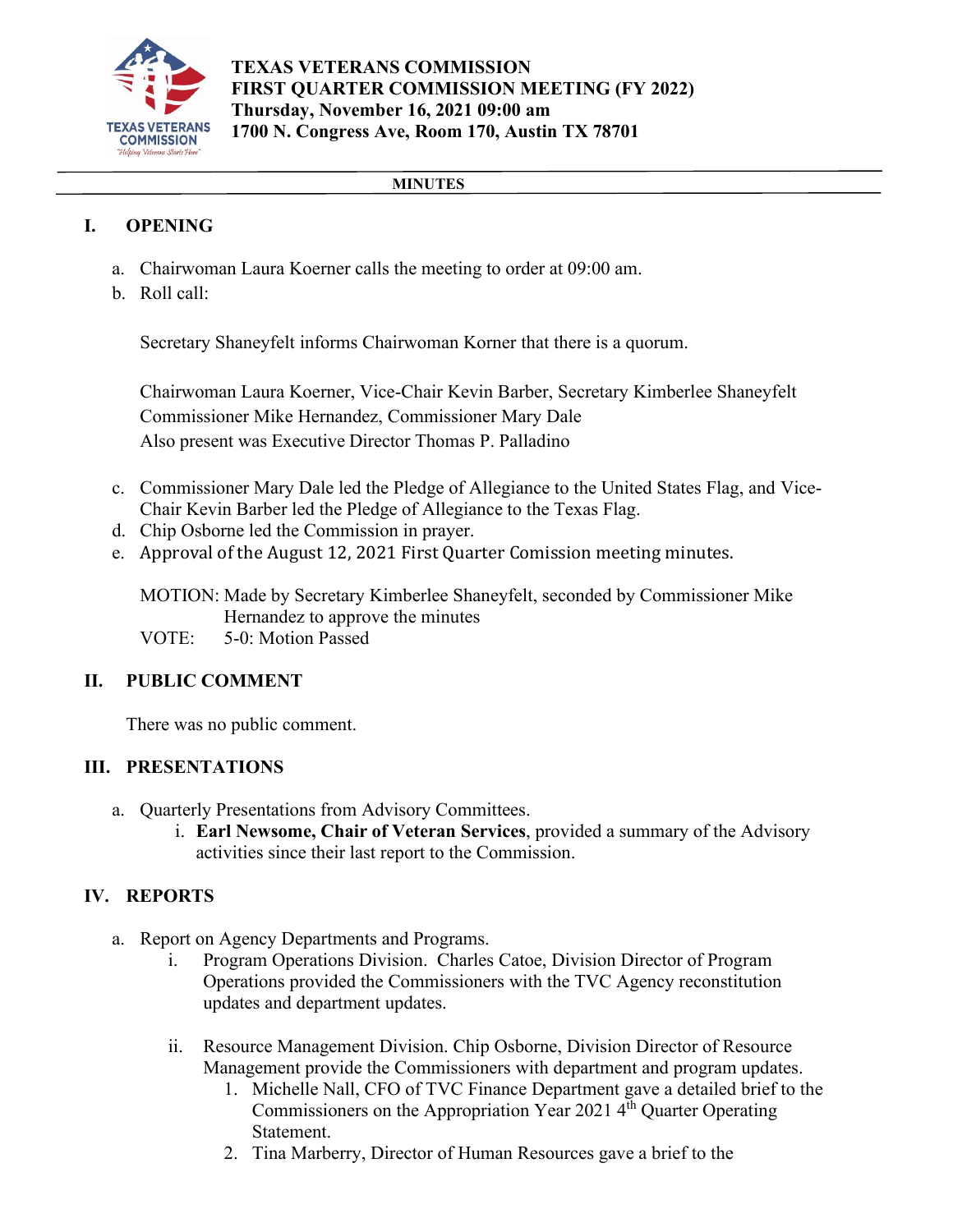Commissioners on the Human Resources End of Year Report, this report enables HR to provide transparency to the Agency and its employees and also helps identify trends.

- 3. Chip Osborne briefed the Commissioners on the FY 2021 Perfomance Measure review, to include Output and Efficiency Performance Measures and Outcome Performance Measures.
- 4. Anna Baker, Manager of Veteran Entreprenaur briefed the Commissioners on the PenFed Veteran Entrepreneur Investment Program (VEIP) Event which sponsored the 2020 Top Cities for Veteran Entrepreneurs Tour in collaboration with the Texas Veterans Commission, the Veteran Land Board, Bunker Labs, Combined Arms, the Texas Veterans Chamber of Commerce.
- b. Deputy Executive Director Report. Shawn Deabay, Deputy Executive Director, briefed the Commission on program updates and events.
- c. Executive Director Report. Thomas Palladino, Executive Director, provided a report on the agency's priorities and activities over the last quarter, meetings, and events he has attended to include relationships with other State and Federal veteran agencies.

## **V. CONSIDERATIONS**

a. Acceptance of Gifts. Chip Osborne, Division Director of Resource Management provide the Commissioners with an update on TVC acceptance of donation in the total of \$1000.00 for the  $4<sup>th</sup>$  Quarter FY 2021. It was requested that these funds be approved and allocated to the Women Veterans Program.

MOTION: Made by Vice-Chair Kevin Barber, seconded by Secretary Kimberlee Shaneyfelt to accept the gift and allocate to the Women Veterans Program. VOTE: 5-0: Motion Passed.

b. Action regarding FY 2022 Annual Internal Audit. Daniel Graves, Internal Auditor, Weaver and Tidwell LLP. Based on the FY 2021 risk assessment update performed by the former internal auditor and the internal audit history from FY 2008 to FY 2021, we have prepared a proposed internal audit plan for FY 2022. The plan includes an internal audit, follow-up procedures over findings identified in prior internal audits, and a full risk assessment update.

MOTION: Made by Secretary Kimberlee Shaneyfelt, seconded by Vice-Chair Kevin Barber to approve the FY 2022 Annual Internal Audit plan.

VOTE: 5-0: Motion Passed.

- c. Action regarding Advisory Committee Membership. Shawn Deabay, Deputy Executive Director, briefed the Commissioners on the TVC Staff Recommendations:
	- **Veterans County Service Officer Committee Vacancy:** Carl Dwyer, El Paso County VCSO to replace Spencer Kimball, Denton County AVCSO.
	- **Fund for Veterans Assistance Advisory Committee Vacancy:** Jamilah James, Richardson TX to replace Gene Wallace, Watauga TX.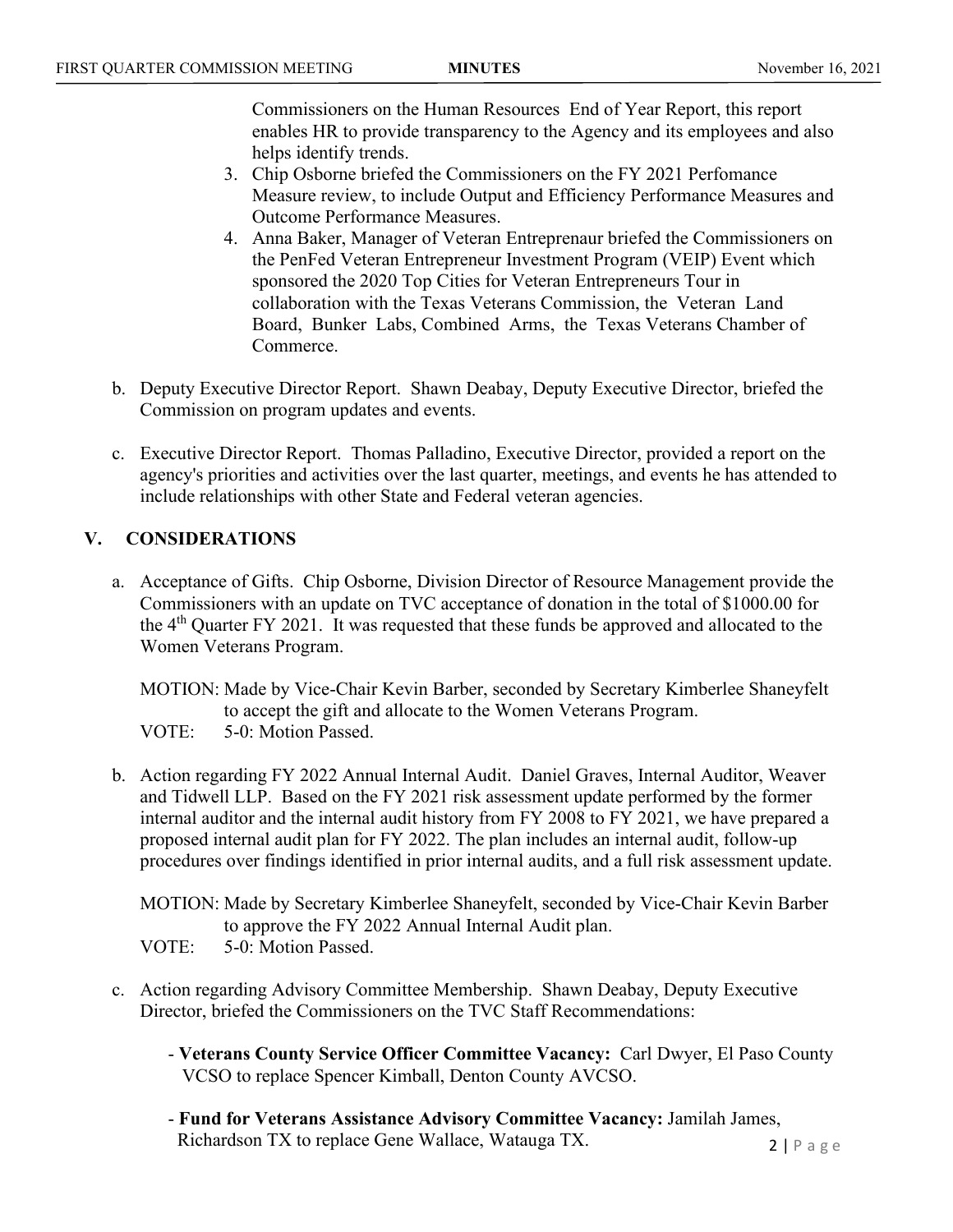*Note: Mr. Dwyer and Mr. James would serve the remainder of the terms ending December 31, 2022. However, both would be eligible for reappoint to serve an additional 4- year term ending December 21, 2026.*

- MOTION: Made by Commissioner Mary Dale, seconded by Commissioner Mike Hernandez to approve the TVC Staff recommendation regarding Advisory Committee Membership.
- VOTE: 5-0: Motion Passed.
- d. Action regarding administrative rules. Shawn Deabay, Deputy Executive Director, briefed the Commissioners on Proposed additions to Administrative Rules 462, 463 and 464.
	- i. Action regarding proposed additions to Administrative Rule Title 40 TAC Part 15 Section 462 Energy Industry Program for Veteran Professional Development.
	- ii. Action regarding proposed additions to Administrative Rule Title 40 TAC Part 15 Section 463 Veteran Verification Letter.
	- iii. Action regarding proposed additions to Administrative Rule Title 40 TAC Part 15 Section 464 to Citizenship Assistance for Veterans.
	- MOTION: Made by Commissioner Mary Dale, seconded by Secretary Kimberlee Shaneyfelt to approve proposed additions to Administrative Rule Title 40 TAC Part 15 in response to section 462, 463 and 464
	- VOTE: 5-0: Motion Passed.
- **VI.** Executive Session. None.
- **VII.** Discussion and take possible action on the items considered in Executive Session. There were no items to act on.
- **VIII.**Discussion about setting the date, time, and location of the next Commission Meeting

The Commission agreed that the 2nd Quarterly Commission Meeting of FY 2022 would be held on Thursday, February 10, 2022, at 9:00 a.m. HQ Austin TX, SFA Bldg room 170.

**IX.** Adjournment.

Chairwoman Koerner asked each Commissioner for any closing remarks.

Each Commissioner extended their gratitude to Texas Veterans Commission staff for their support and hard work in serving Texas Veterans. Chairwoman Koerner provided closing remarks as well.

MOTION: Made by Vice-Chair Kevin Barber and seconded by Secretary Kimberlee Shaneyfelt to adjourn the meeting.